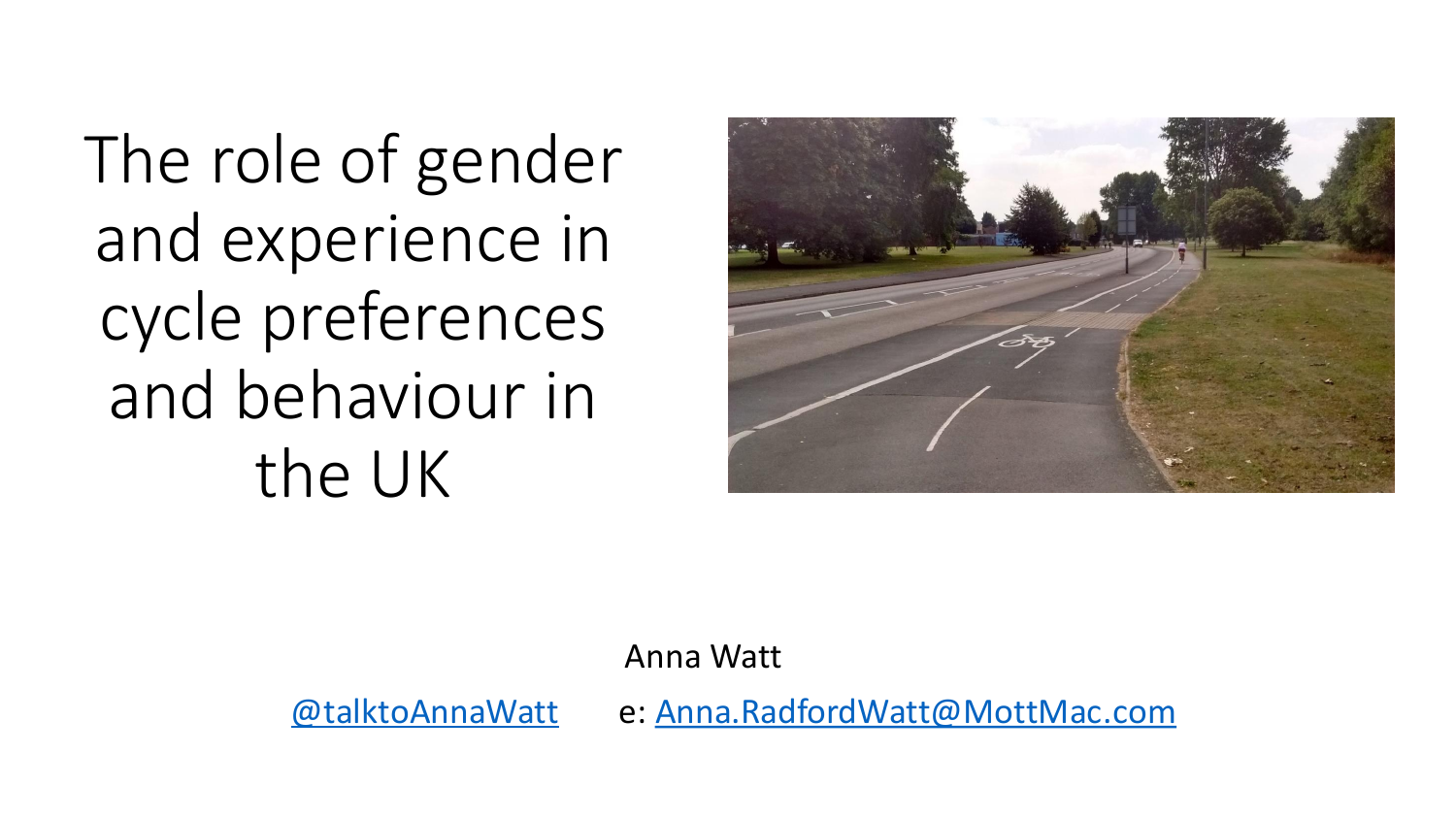### Lit Review & Aims

- Perception of safety is gendered: leads women to choose less trafficked routes, even at the expense of journey time.
- Most studies carried out in the USA and Australia, less in the UK.
- Conflicting information across geographies with regard to the use of helmets and hi-vis.
- Validate existing research: Fill the non-London UK based cycling research on gender preferences.
- Scope for further analysis of the use of protective clothing (helmets and hi-vis) and attitudes towards their use.
- Establish if training/type of cycling and amount of experience affects preferences.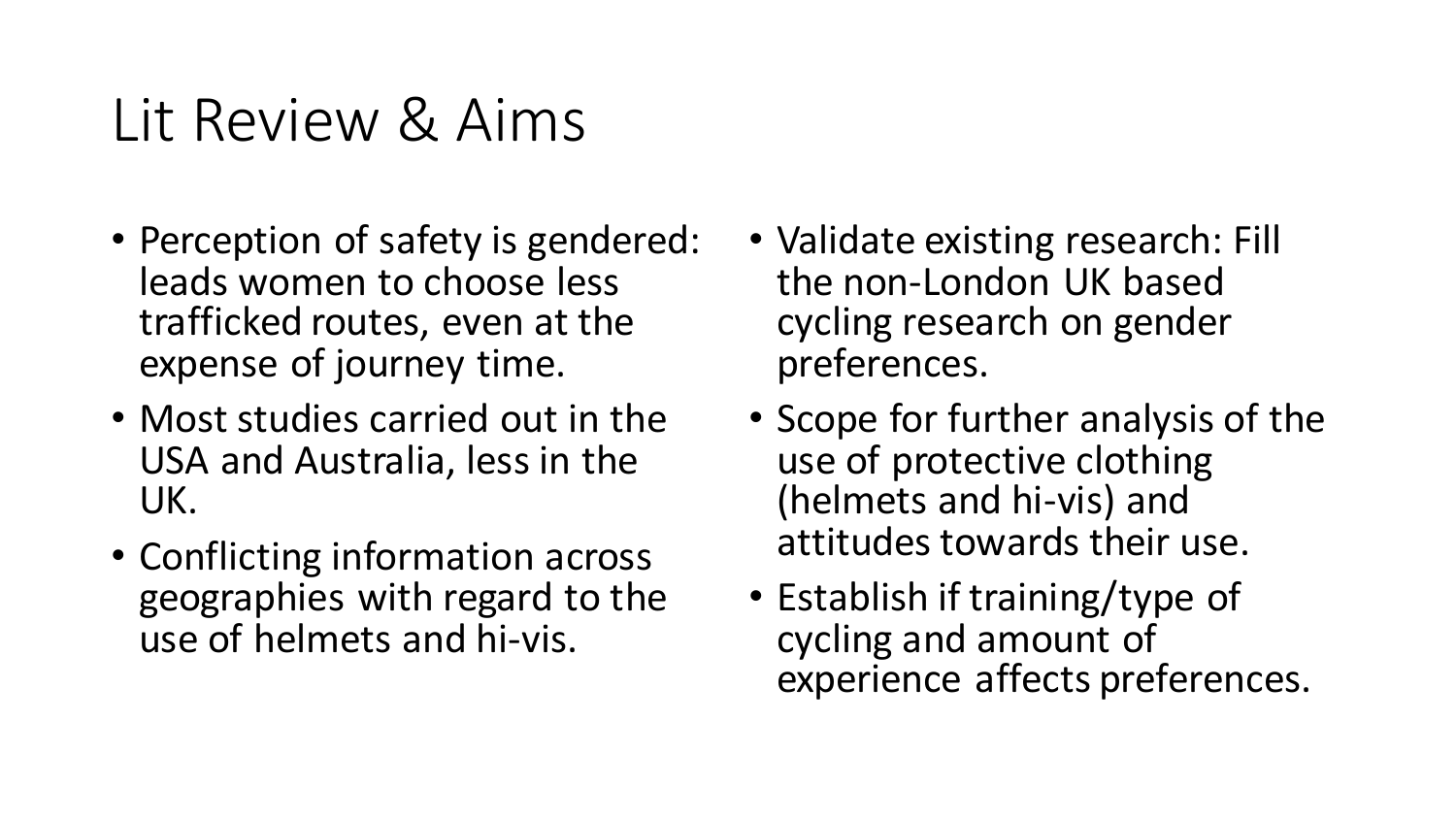### Mixed method

- 1. Revealed preference survey
- 2. Stated preference survey
- 3. Policy interviews

Please look at the images of different types of cycle provision below. You will be asked below to pick your preferred type of cycle provision.





[This Photo](http://commons.wikimedia.org/wiki/file:binocular_20101111.jpg) by Unknown Author is licensed under [CC BY-SA](https://creativecommons.org/licenses/by-sa/3.0/)

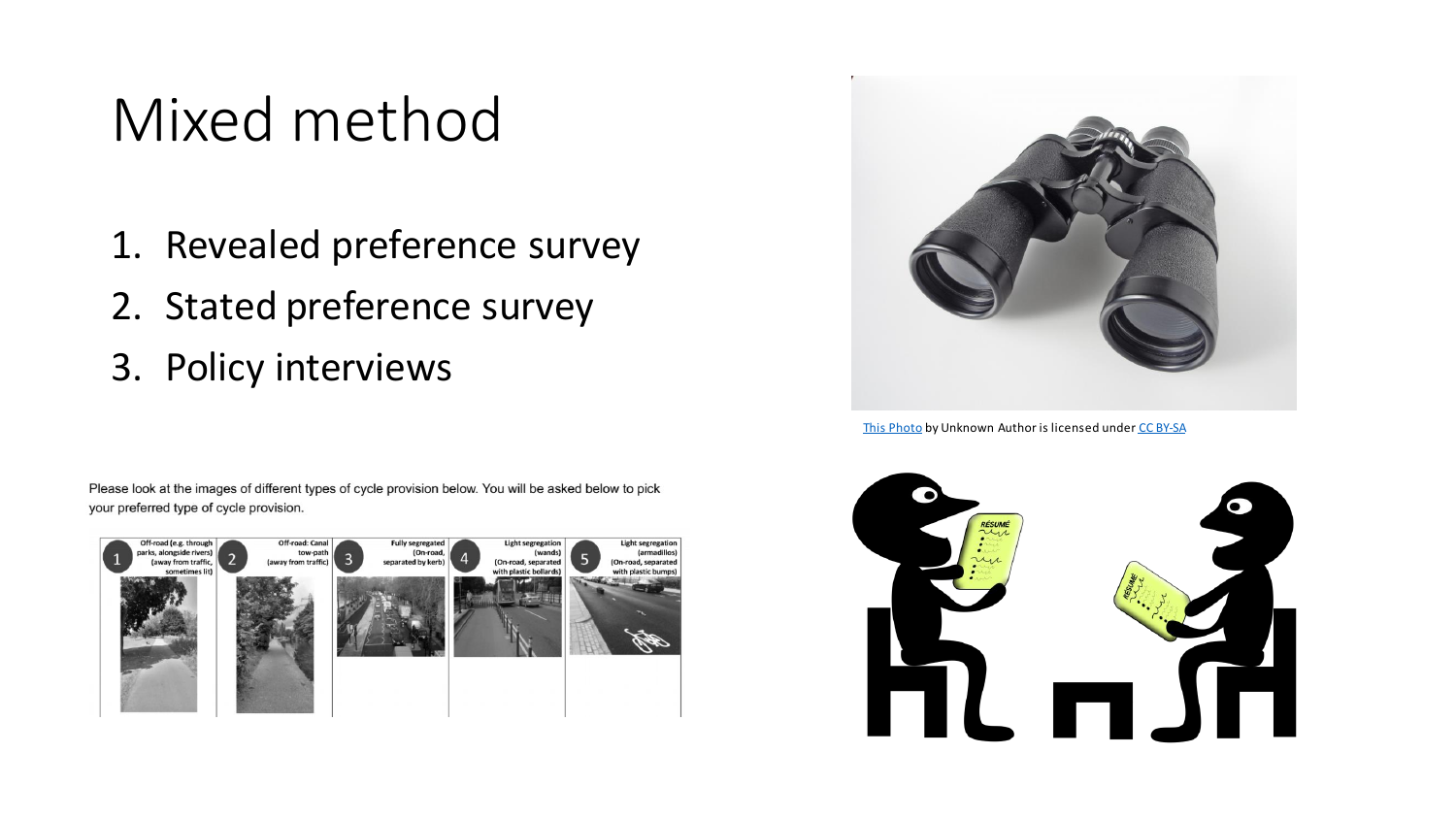# Revealed preference survey

- Parallel routes S Birmingham to city centre
- Contrasting provision
- 8 9.30am three consecutive Tuesdays in September 2016 after schools back
- 307 cyclists observed:
	- 28% female
	- 72% male
- Significant for road use (men > women)

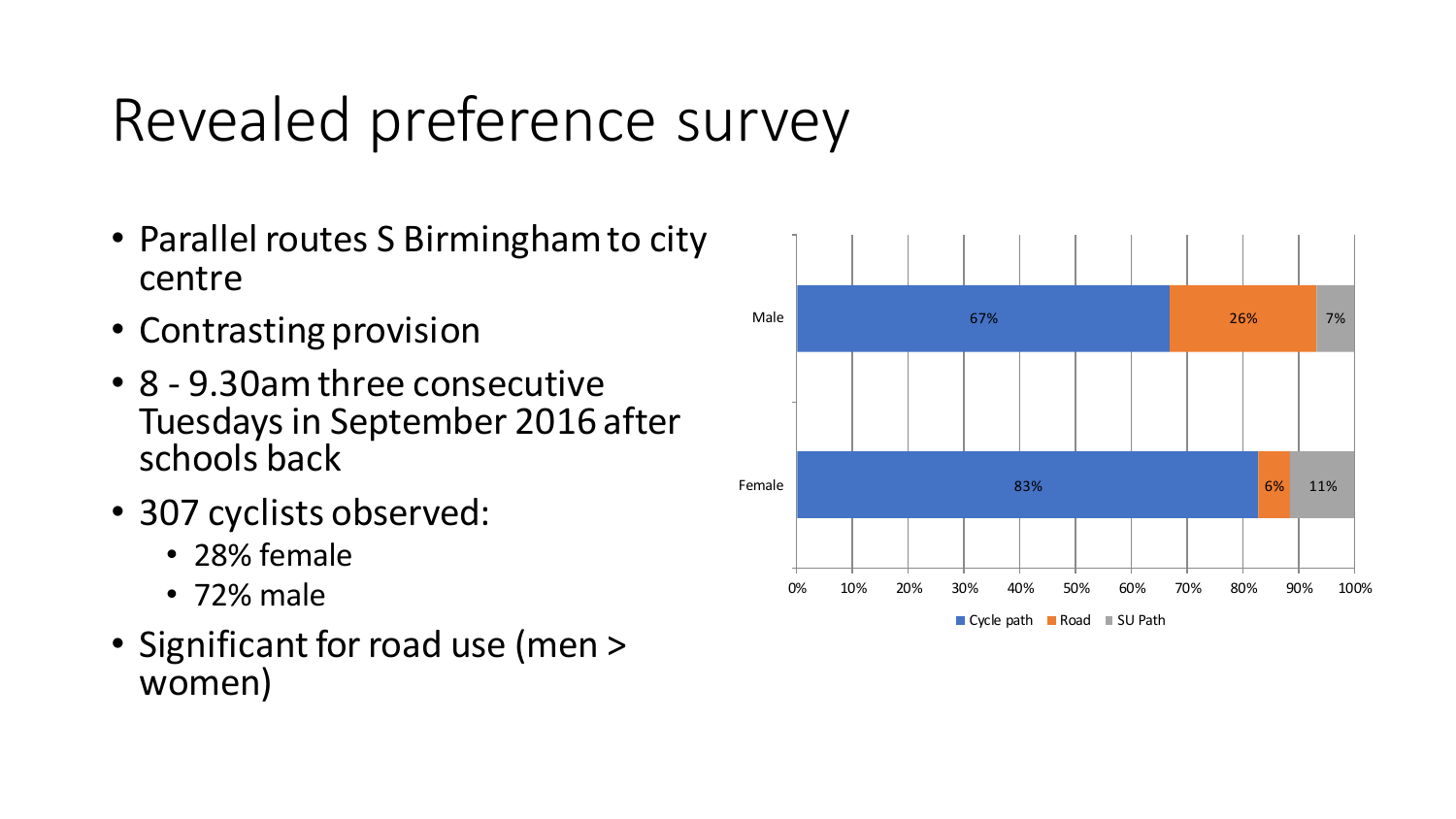## Stated preference results

- SurveyMonkey Nov-Dec 2016
- 970 respondents:
	- 40% female
	- 59% male
	- 1% 'Other' and 'Prefer not to say'
- Preferred and Safest routes (Top 3) – 10 types of provision
- Use of hi-vis and helmets (covered later)
- Type of cycling:
	- More female non-cyclists and offroad recreational, more male mountain bikers.
- Level of experience:
	- More men with 10 years +, more women with none, or  $<$  1 year
- Cycle training:
	- Little difference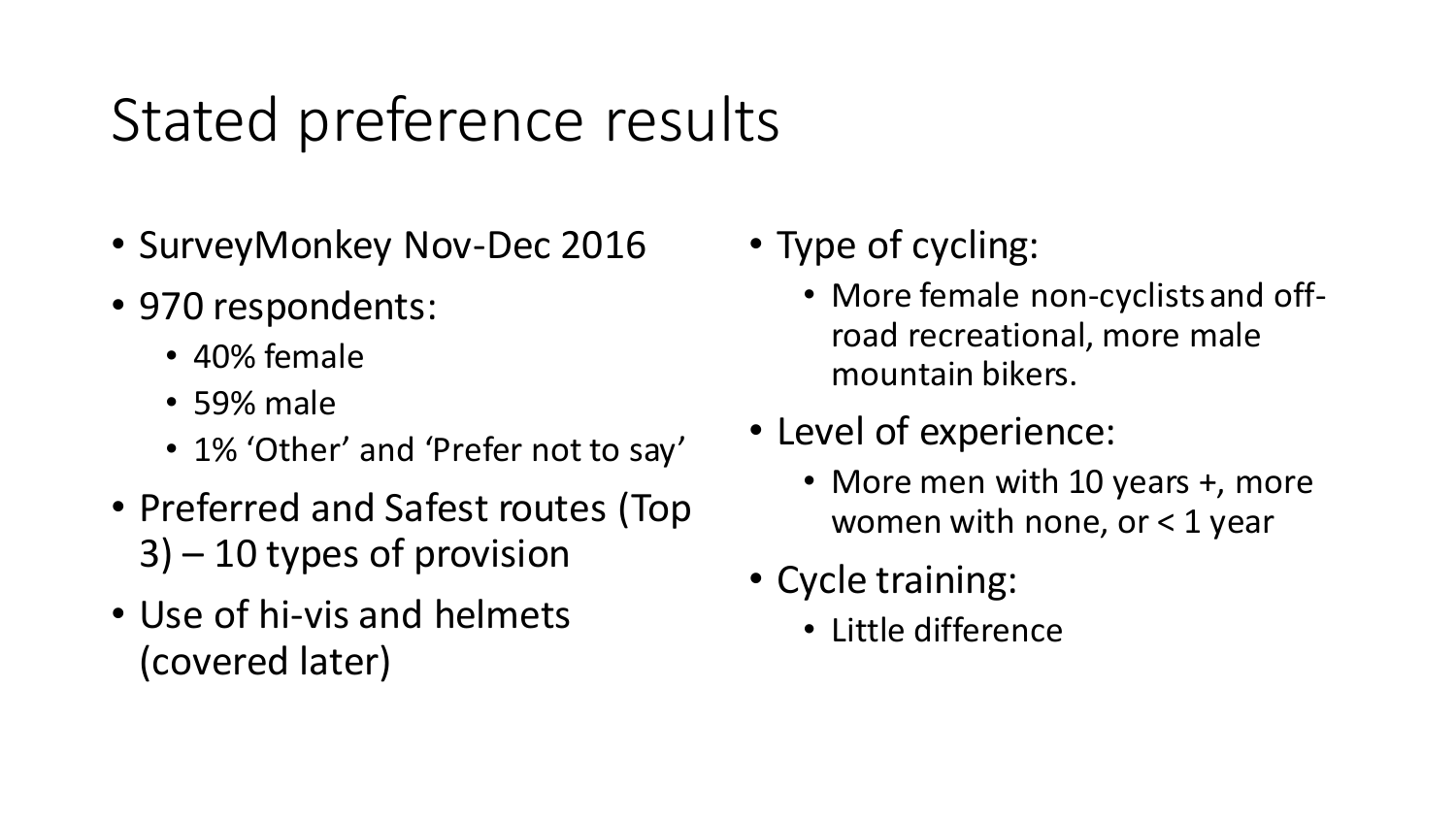### Preferred and Safest Route Choice





### Preferred route (1<sup>st</sup> choice)

### Safest route (1<sup>st</sup> choice)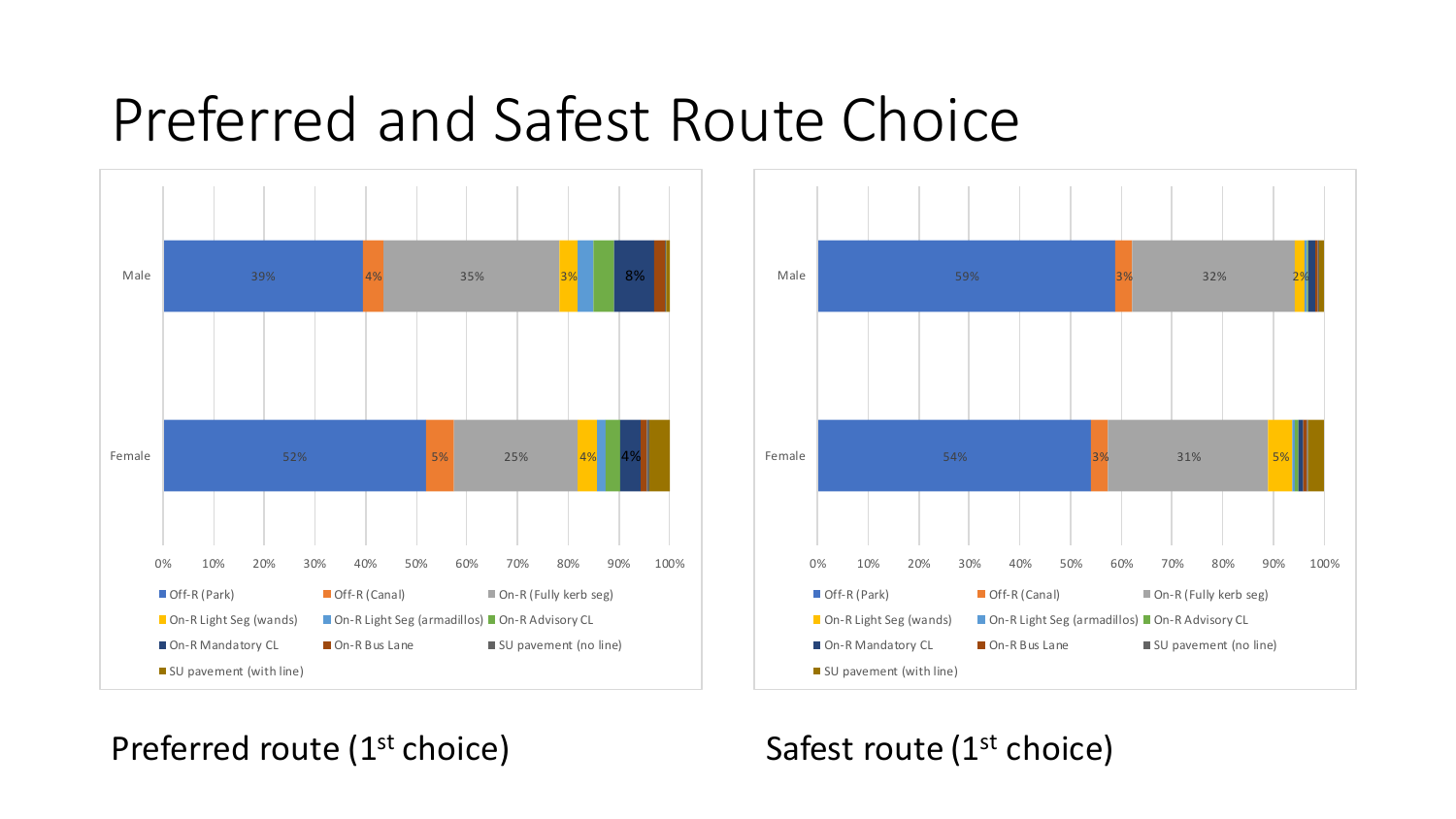## Qualitative feedback



Preferred route **Safest route** Safest route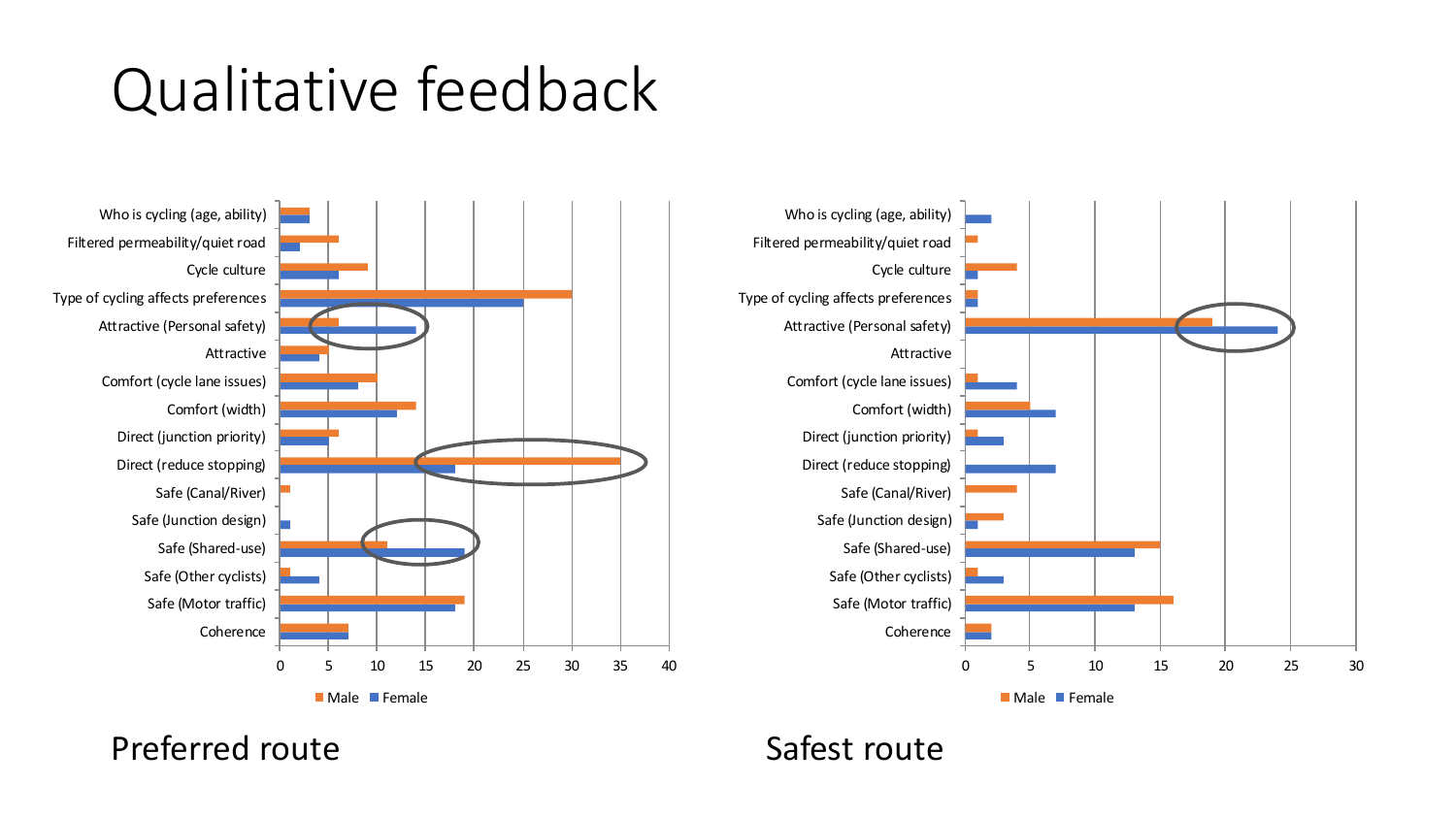# 1 st Preferred Route by Type of Cycling (%)



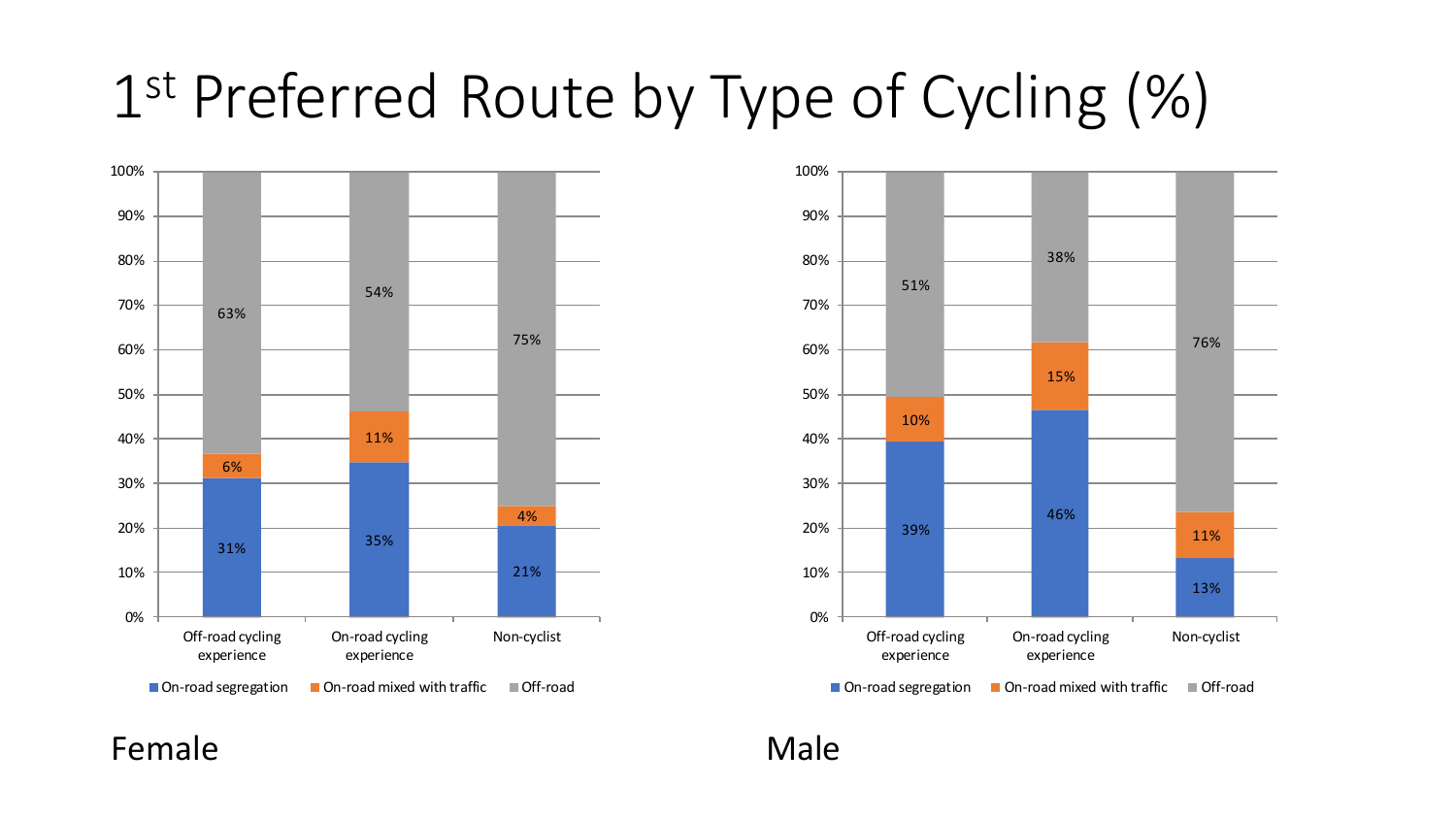# 1 st Safest Route by Type of Cycling (%)



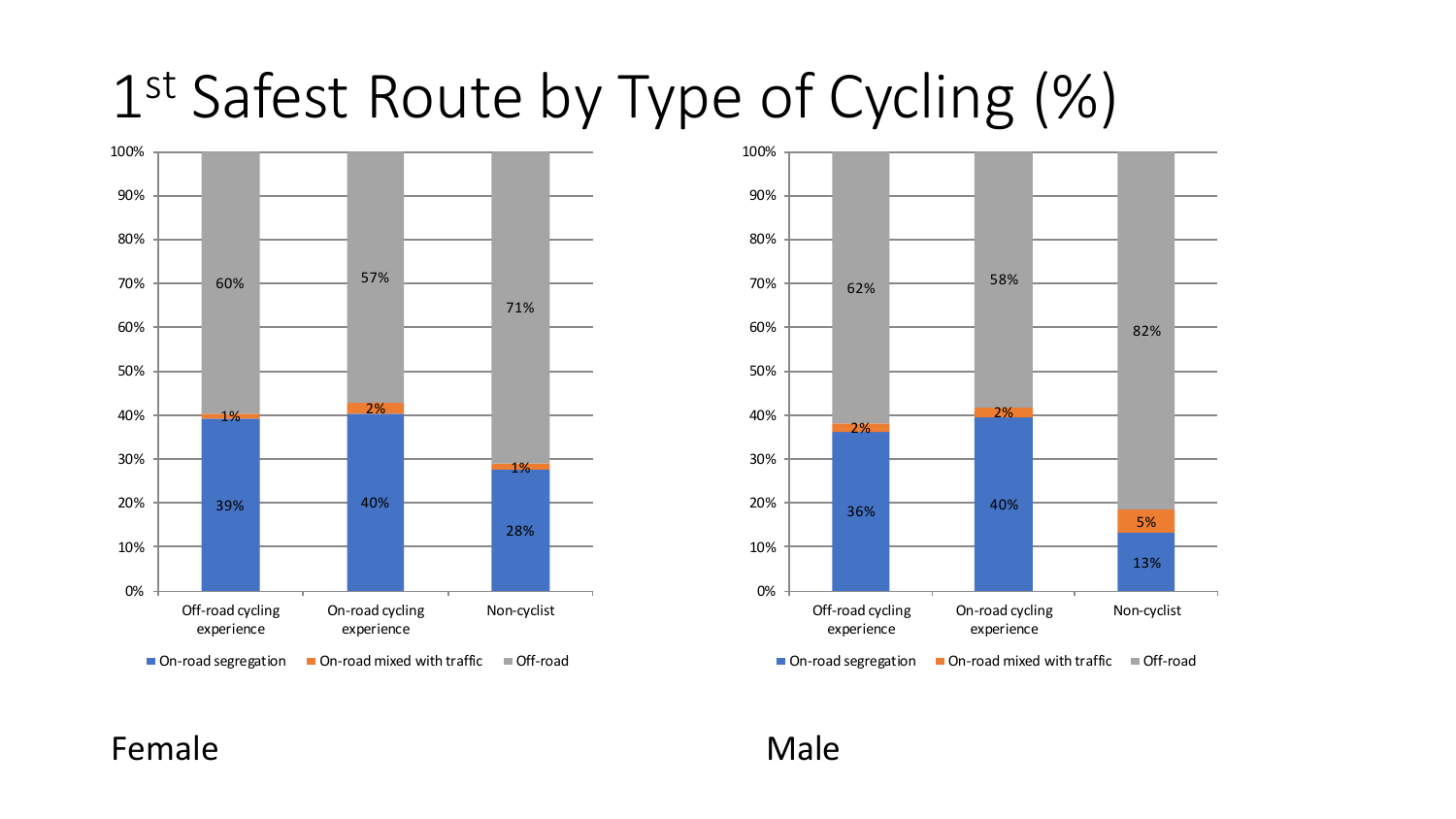# 1 st Preferred Route by Level of Experience (%)



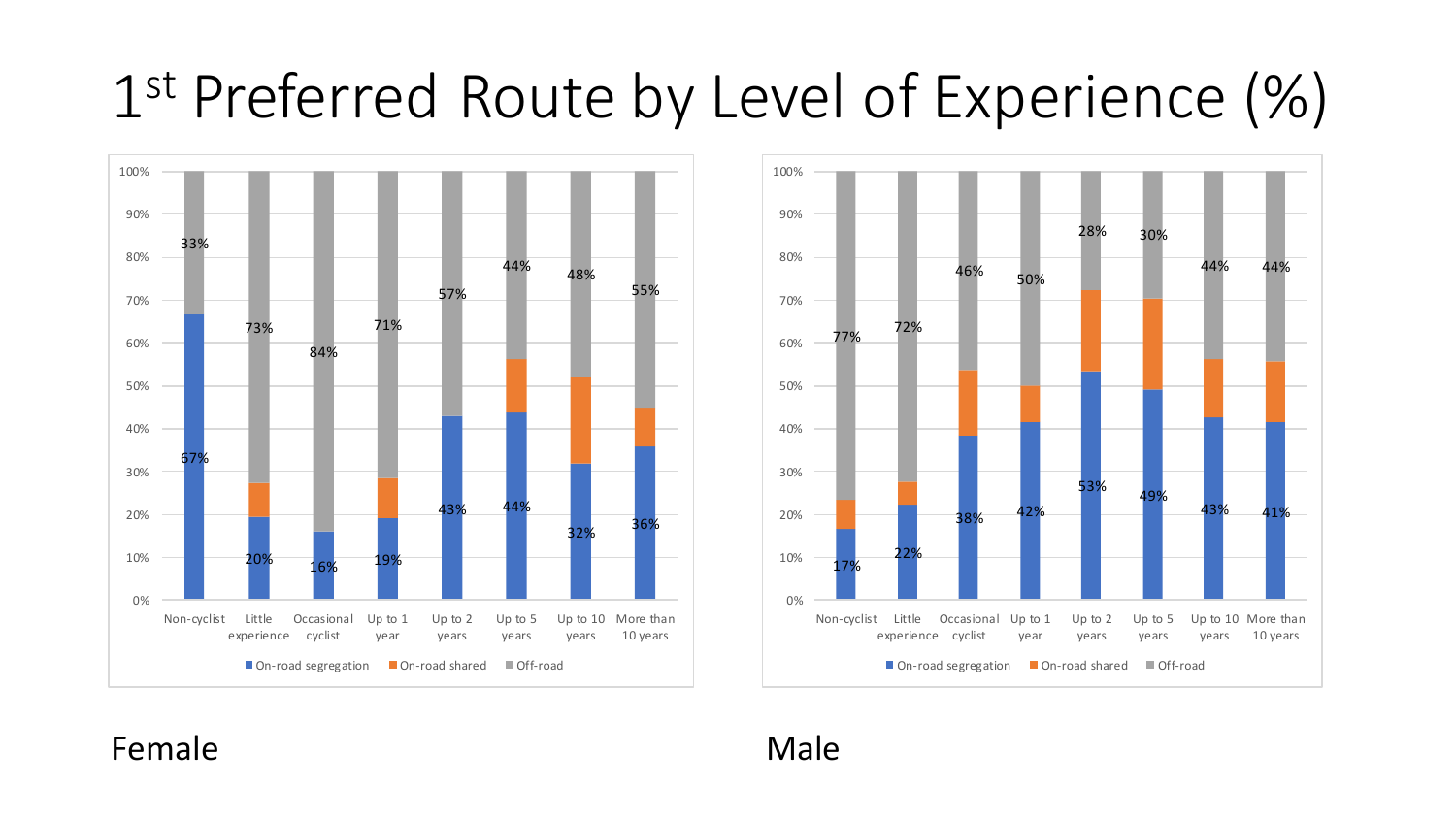# 1 st Safest Route by Level of Experience (%)



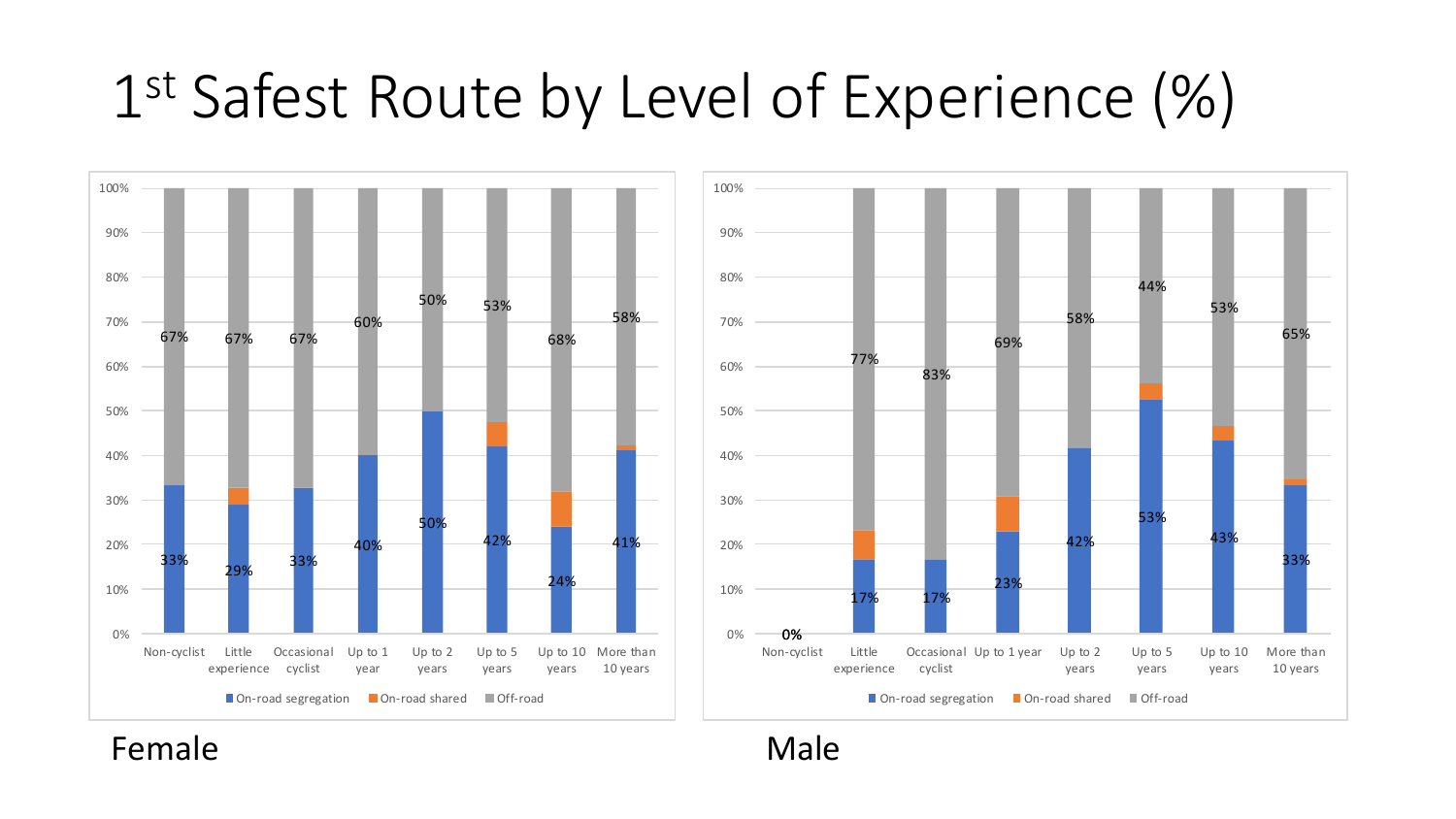# 1 st Preferred Route by Training (%)



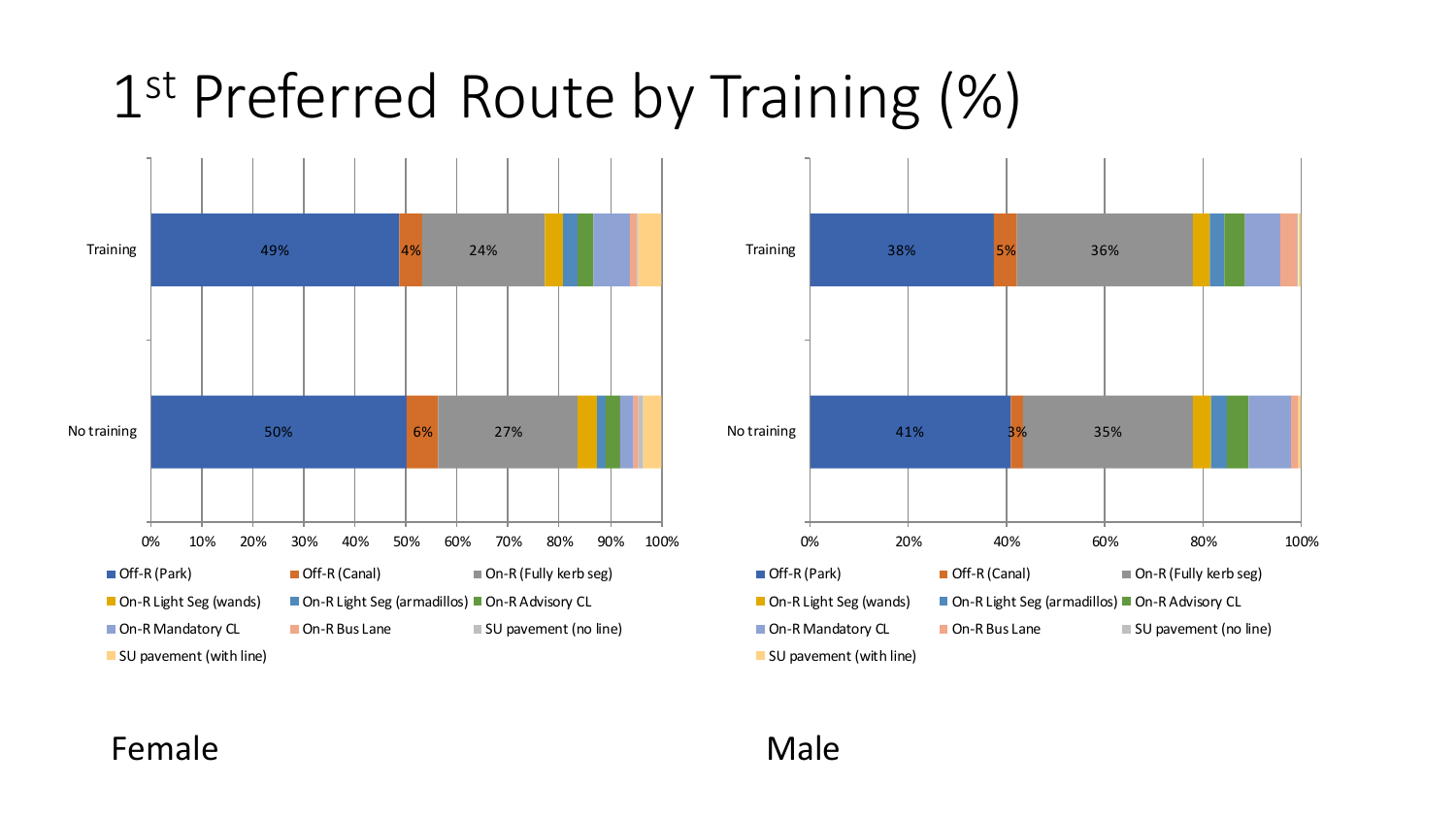# 1 st Safest Route by Training (%)



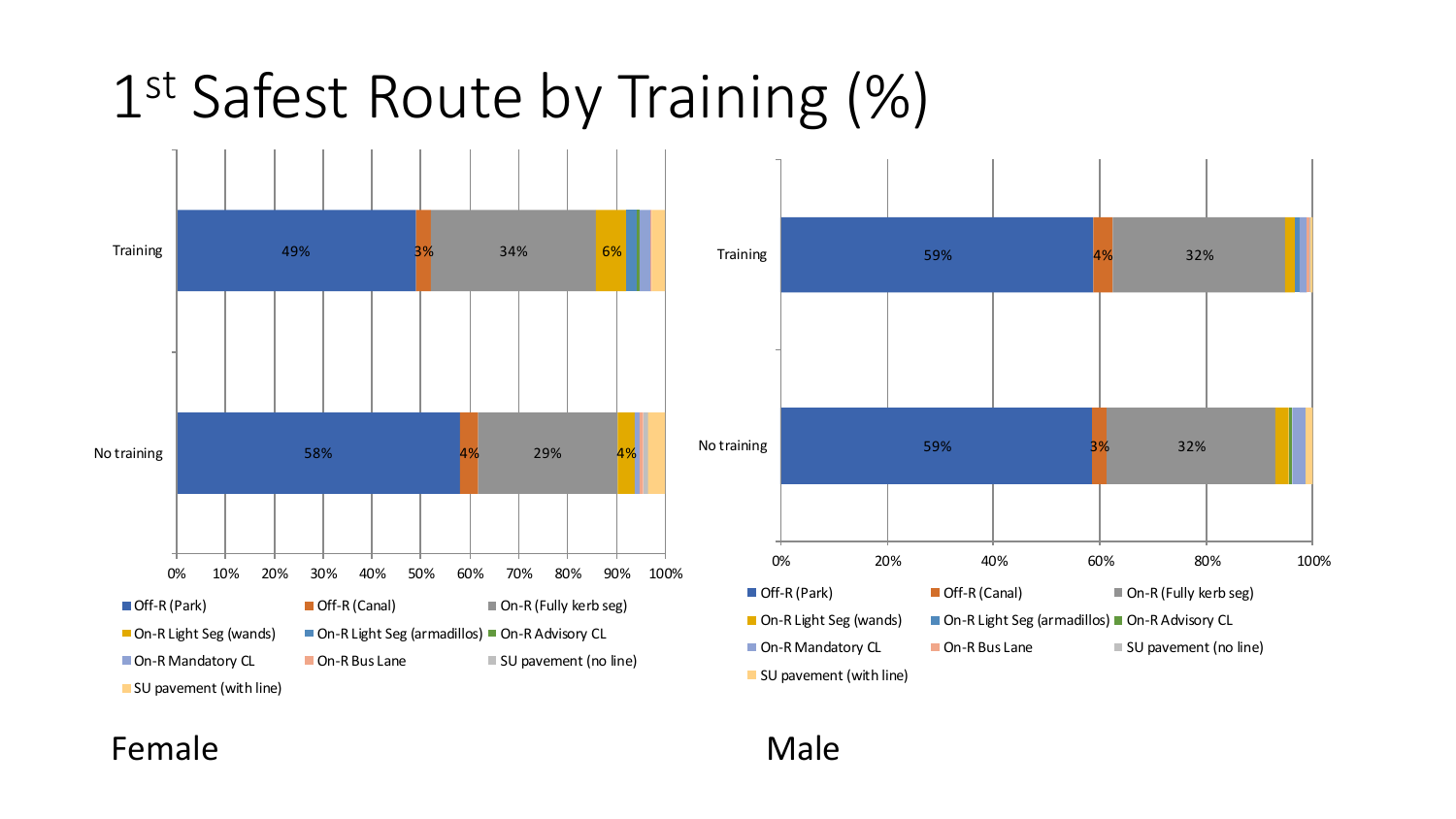### Hi-Vis: Revealed vs. Stated





Revealed Stated Stated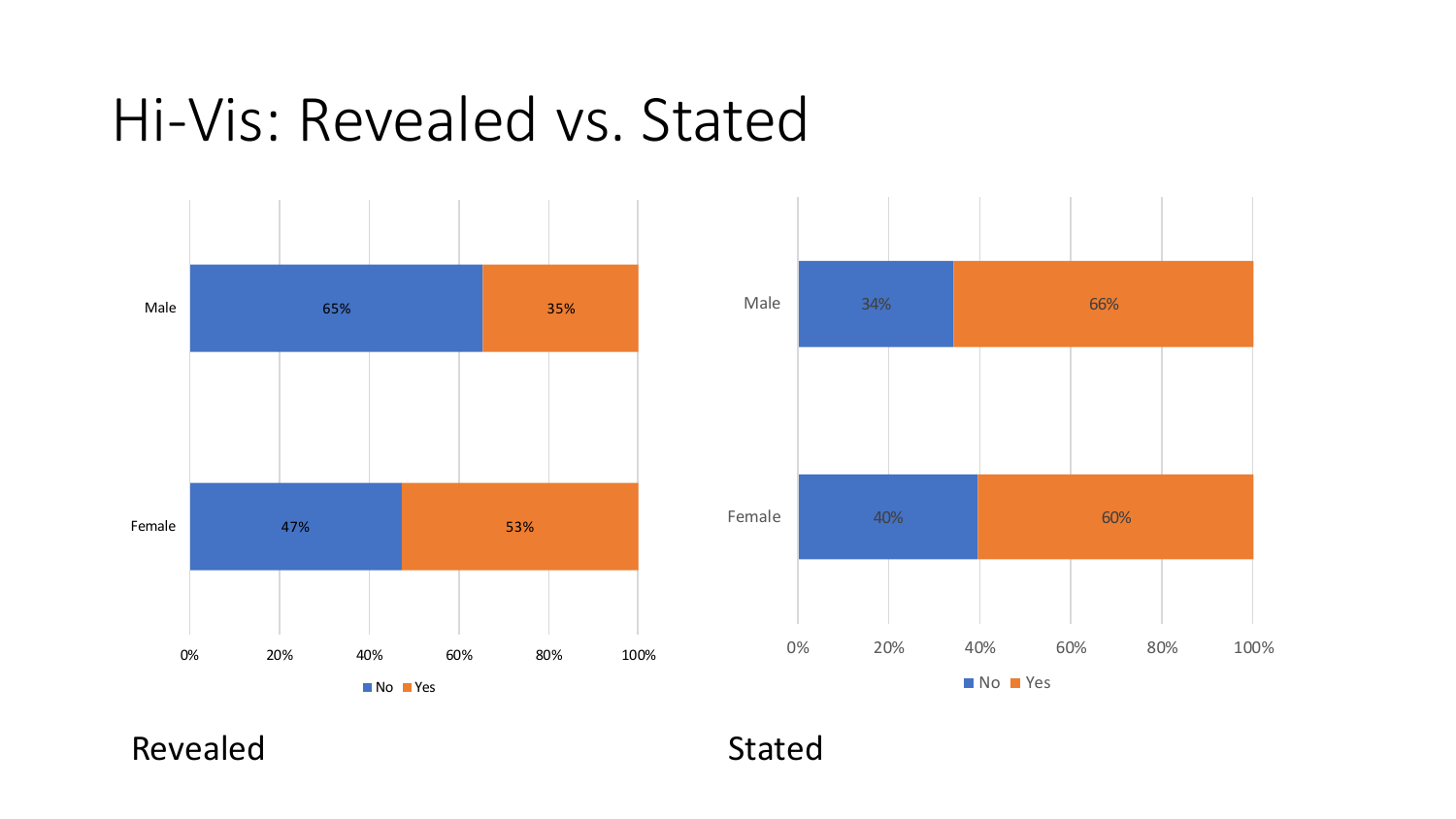### Helmet: Revealed vs. Stated





Revealed Stated Stated Stated Stated Stated Stated Stated Stated Stated Stated Stated Stated Stated Stated Stated Stated Stated Stated Stated Stated Stated Stated Stated Stated Stated Stated Stated Stated Stated Stated Sta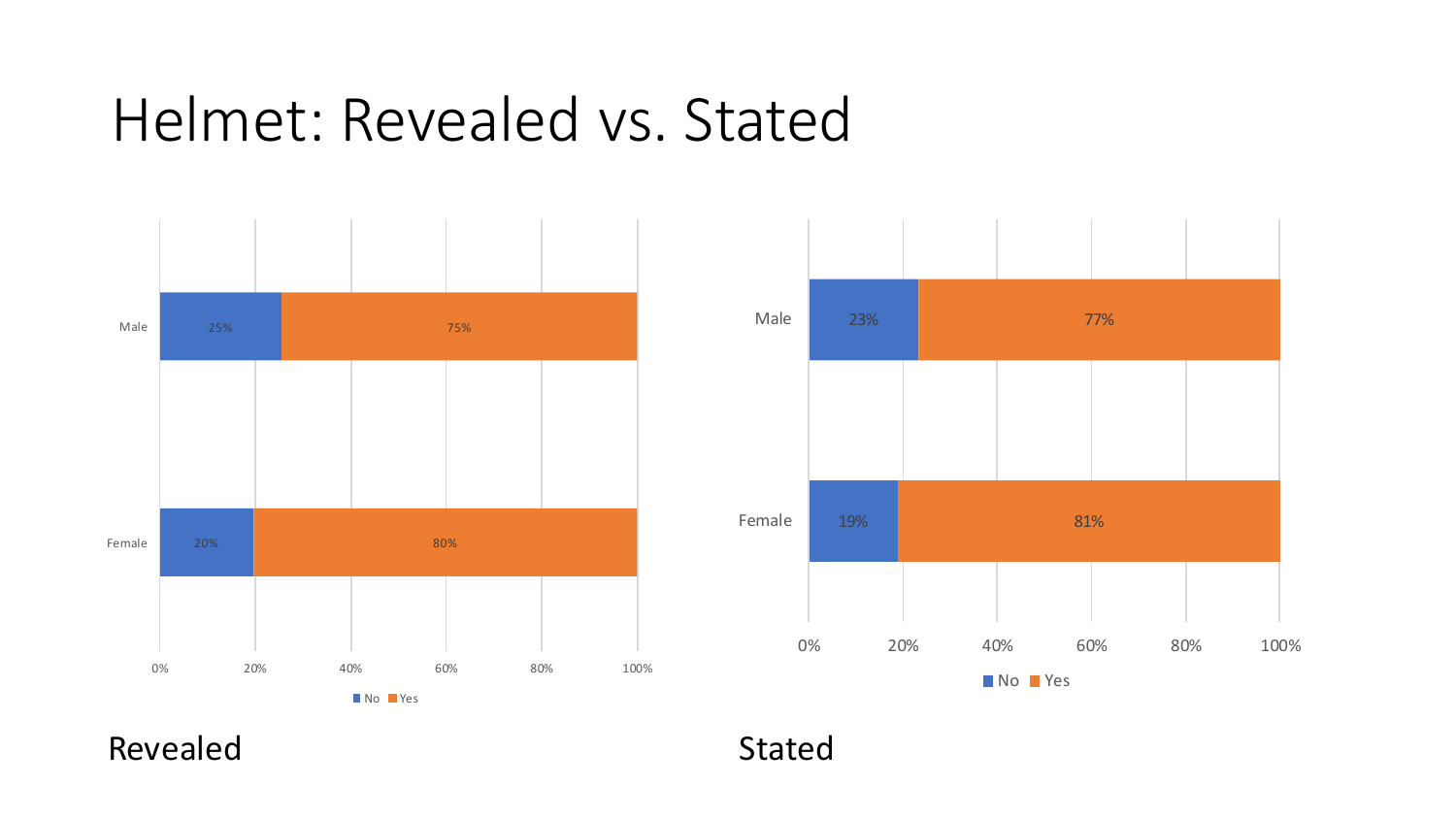### Issues

- Survey didn't give option for Offroad commuting: Used qualitative feedback to code where available
- Geographical location
- Type of cycling for which preferences apply
- Gender identification didn't prove difficult (or assumed not to be)
- 13<sup>th</sup> Sept 2016 (Bristol Road) one of hottest that year – affect use of hi-vis and helmets?
- Definition of hi-vis
- Route choice/availability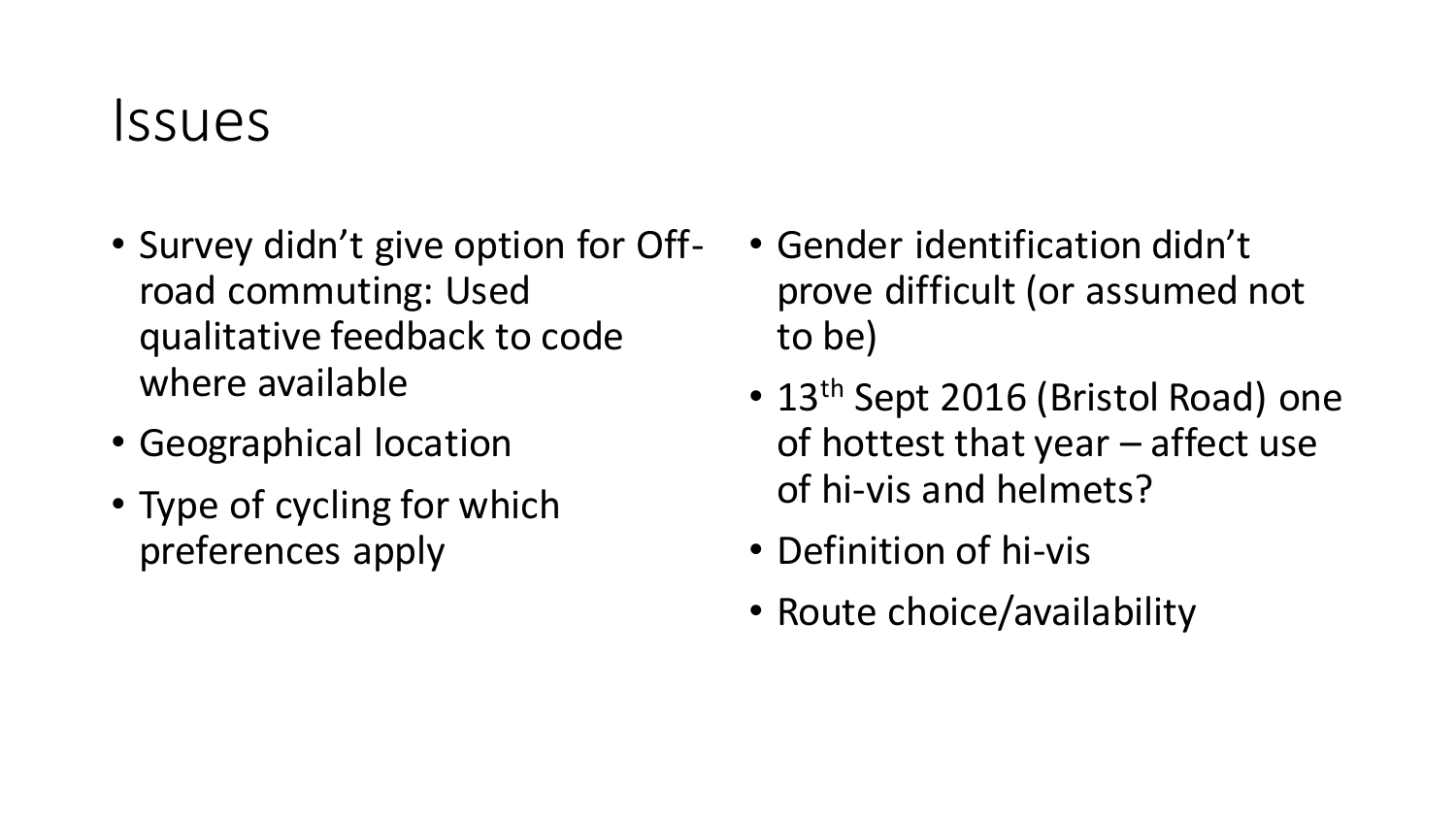# Policy implications

- Evidence to support gendered preferences for infrastructure
- It may be necessary to provide safe off-road routes for those new to cycling to build confidence, and as confidence grows those people may then feel more able to use on-road provision.
- There may be a limit to the reach that behavioural change programmes can achieve without the availability of the desired infrastructure to support women to cycle more.